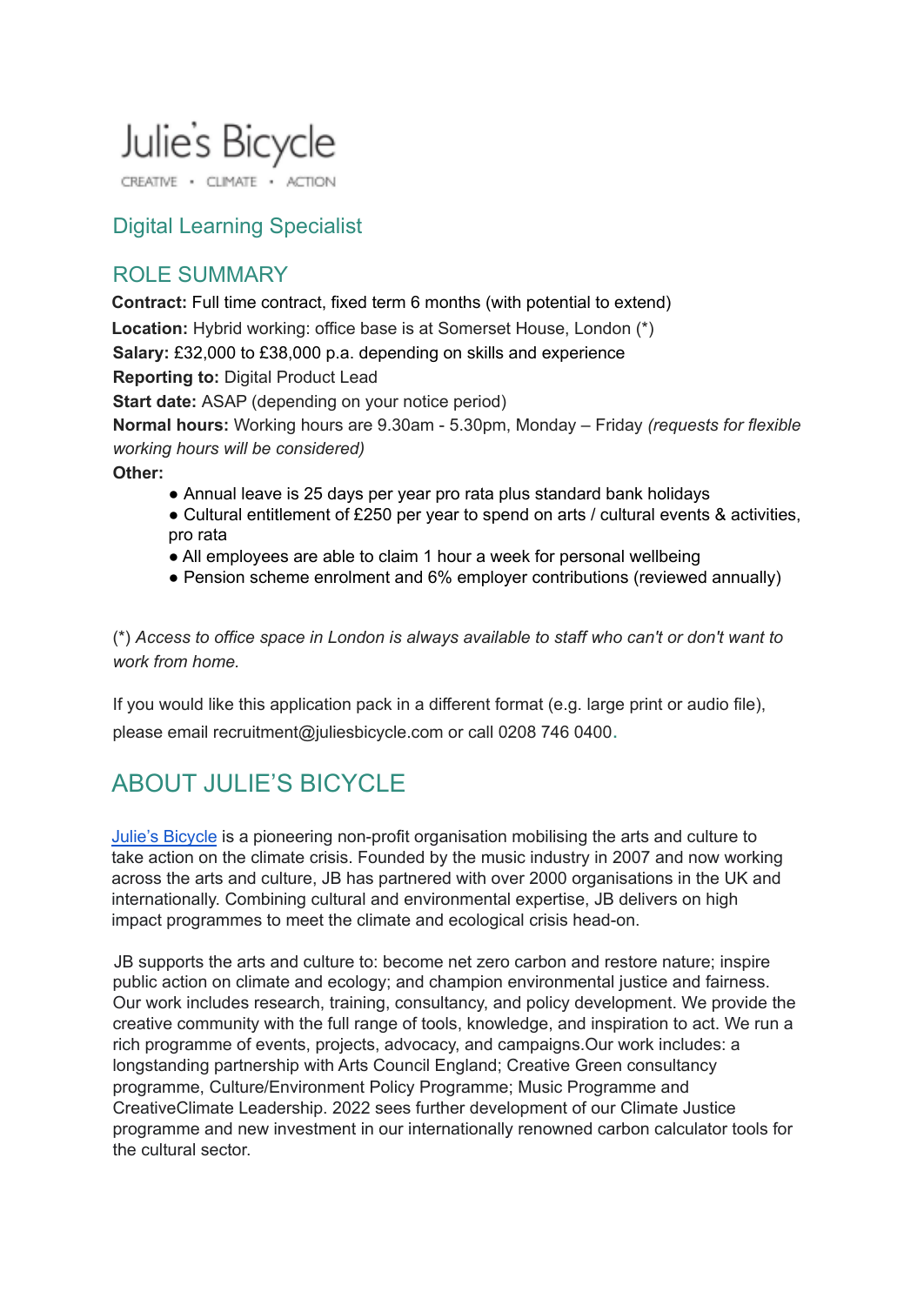This is an exciting time to join an expanding, highly motivated team of 20 employees and additional external associates who, together, represent a unique mix of arts, culture, environmental, digital and operational expertise.

# ABOUT OUR DIGITAL TOOLS

Our [Creative](https://juliesbicycle.com/our-work/tools-learning/) Green Tools (The Tools) have generated the world's largest carbon dataset for culture alongside wider value metrics (well-being, creative content, action-tracking) with over 5,000 organisations across 50 countries tracking and managing their environmental impacts.

Alongside The Tools, we have created the [largest](https://juliesbicycle.com/resources/) global online library of action-focused guides, resources and case studies, from festival energy impacts to science-based targets for buildings, biodiversity in cultural spaces to museums and stewardship, campaigns and artistic work.

We are currently in an exciting and ambitious development period to upgrade The Tools and to develop a new E-Learning platform. Our aim is to develop environmental knowledge, skills and leadership for culture professionals across different areas of creative practice. The e-learning platform will ultimately include courses, learning programmes and a co-created library of resources.

The goal of our Tools and E-learning platform is to make climate action accessible to everyone, so that the creative industries can collectively and globally work towards net zero carbon targets and a green creative economy.

# THE OPPORTUNITY

We are looking to hire a digital learning specialist — someone who has the drive, flexibility, and communication skills to help us take our next step (or leap!)

This is an exciting time to join an expanding, motivated, team of 20 staff and additional external associates who, together, represent a unique mix of arts, culture, environmental, digital and operational expertise.

**We encourage people from any background to apply for this post. We are committed to creating a workforce which is representative of our society, and to bringing together those with a variety of skills and experiences to help shape what we do and how we work. We are particularly keen to hear from People of Colour and those who self-identify as disabled.**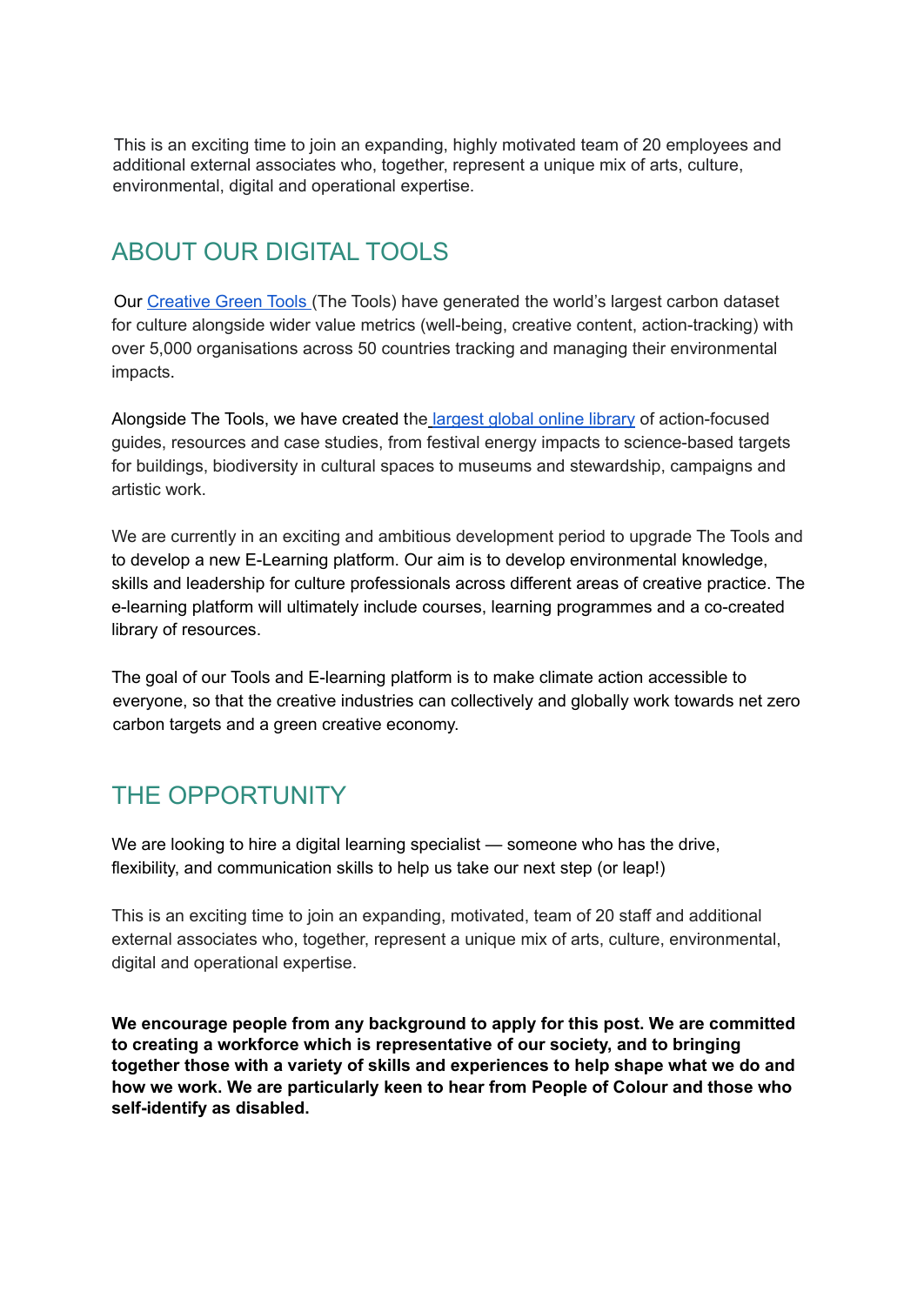# RESPONSIBILITIES

You can expect to be doing the following in this role:

#### **Learning management systems**

- Working closely with the digital lead to launch Moodle Cloud LMS
- Helping the digital lead to identify learning needs
- Working with the brand manager to ensure the LMS is on brand
- Enrolling and training the internal team on how to use the LMS.

#### **Stakeholder Management and Relationship Building**

- Working with JB staff in order to drive E-Learning
- Acting to ensure that the knowledge and skills of JB staff and relevant stakeholders are in support of the product strategy

#### **Discovery**

- Working with our team to understand the quality of our existing learning materials
- Work closely with internal and external stakeholders to design and build impactful learning experiences when required

#### **Content**

- Reviewing our existing learning material
- Migrate any course material related to the creative green tools onto the LMS

# EXPERIENCE AND SKILLS

### Essential Skills

We are looking for an **open and adaptable individual** who has a passion for all things digital and tech related to learning. We're looking for someone who can spin a lot of plates and communicate well with the rest of the team. You should be a self-starter and a team player.

You should be someone who loves to ideate, innovate and fail fast, whilst keeping projects on track and clients and partners happy.

You should have experience of using a digital learning management system. And be experienced in delivering learning assets such as course material, video content, storyboards and scripts.

### Nice to haves

● **Communications** — Comfortable with using Google Workspace, Trello and Slack